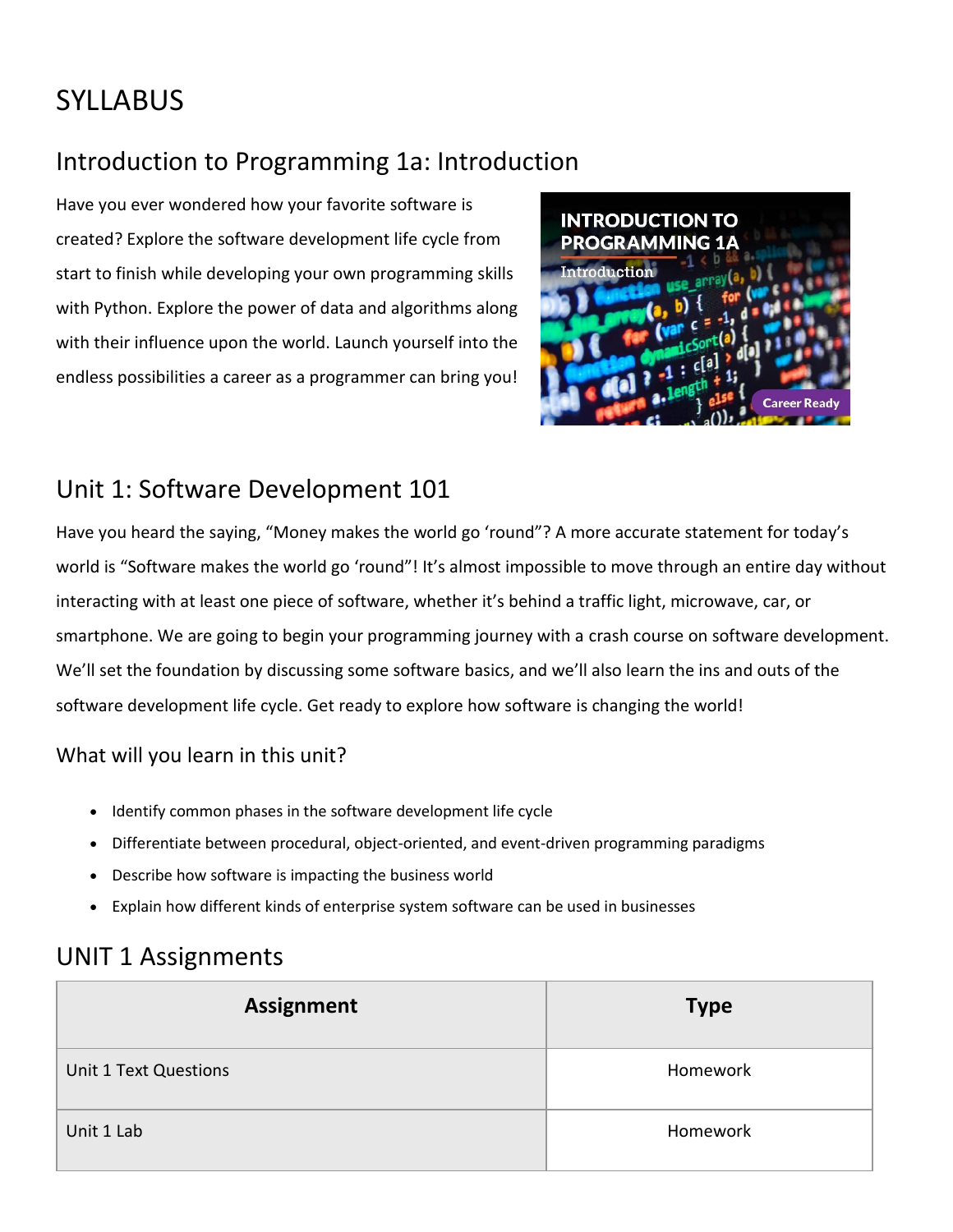| Unit 1 Activity     | Homework          |
|---------------------|-------------------|
| Unit 1 Discussion 1 | <b>Discussion</b> |
| Unit 1 Discussion 2 | <b>Discussion</b> |
| Unit 1 Quiz         | Quiz              |

## Unit 2: Speaking the Language

Programming languages have gone through quite the evolution in the past 60 years. Machines only understand binary (1s and 0s), but humans are more comfortable programming in English. So languages have evolved from confusing symbols to easier-to-understand English words. The future of programming languages is heading toward natural language processing, where programmers will be able to write code in plain English instead of learning the rules of a language. With the hundreds of languages that exist today, it can be overwhelming thinking about how to choose one. But after this unit, you will understand how languages differ and which ones are best suited for certain fields.

#### What will you learn in this unit?

- Compare and contrast high-level and low-level languages
- Explain the characteristics of imperative, procedural, and object-oriented languages
- Distinguish between compilers and interpreters
- Identify which languages are best suited for certain fields

### UNIT 2 Assignments

| <b>Assignment</b>            | <b>Type</b> |
|------------------------------|-------------|
| <b>Unit 2 Text Questions</b> | Homework    |
| Unit 2 Lab                   | Homework    |
| Unit 2 Activity              | Homework    |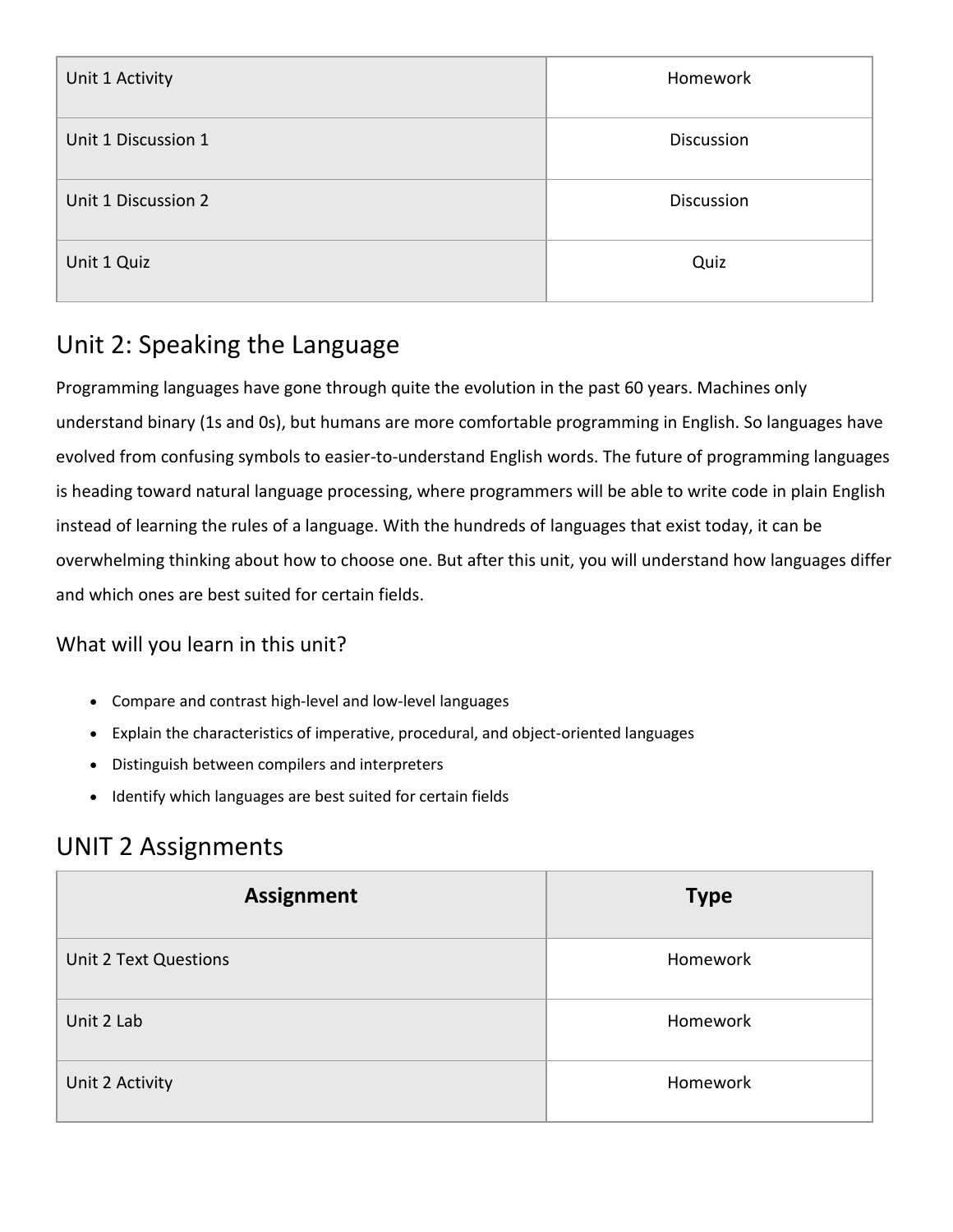| Unit 2 Discussion 1 | <b>Discussion</b> |
|---------------------|-------------------|
| Unit 2 Discussion 2 | <b>Discussion</b> |
| Unit 2 Quiz         | Quiz              |

## Unit 3: Problems and Solutions

Many programmers are so eager to begin writing code that they neglect to properly plan beforehand. Rushing through the design process can lead to critical mistakes later on. We will distinguish between a good scope statement and a poor one. We'll also see how problems can be broken down in order to develop a solution. And we will end the unit with setting up an account at PythonAnywhere so that we can start learning one of the most popular languages in the world today!

#### What will you learn in this unit?

- Identify input, output, and system processing requirements
- Use problem-solving strategies such as breaking a problem down into subroutines
- Write programs that use assignment
- Explain the various data types in Python

## UNIT 3 Assignments

| <b>Assignment</b>            | <b>Type</b> |
|------------------------------|-------------|
| <b>Unit 3 Text Questions</b> | Homework    |
| Unit 3 Lab                   | Homework    |
| Unit 3 Activity              | Homework    |
| Unit 3 Discussion 1          | Discussion  |
| Unit 3 Discussion 2          | Discussion  |
| Unit 3 Quiz                  | Quiz        |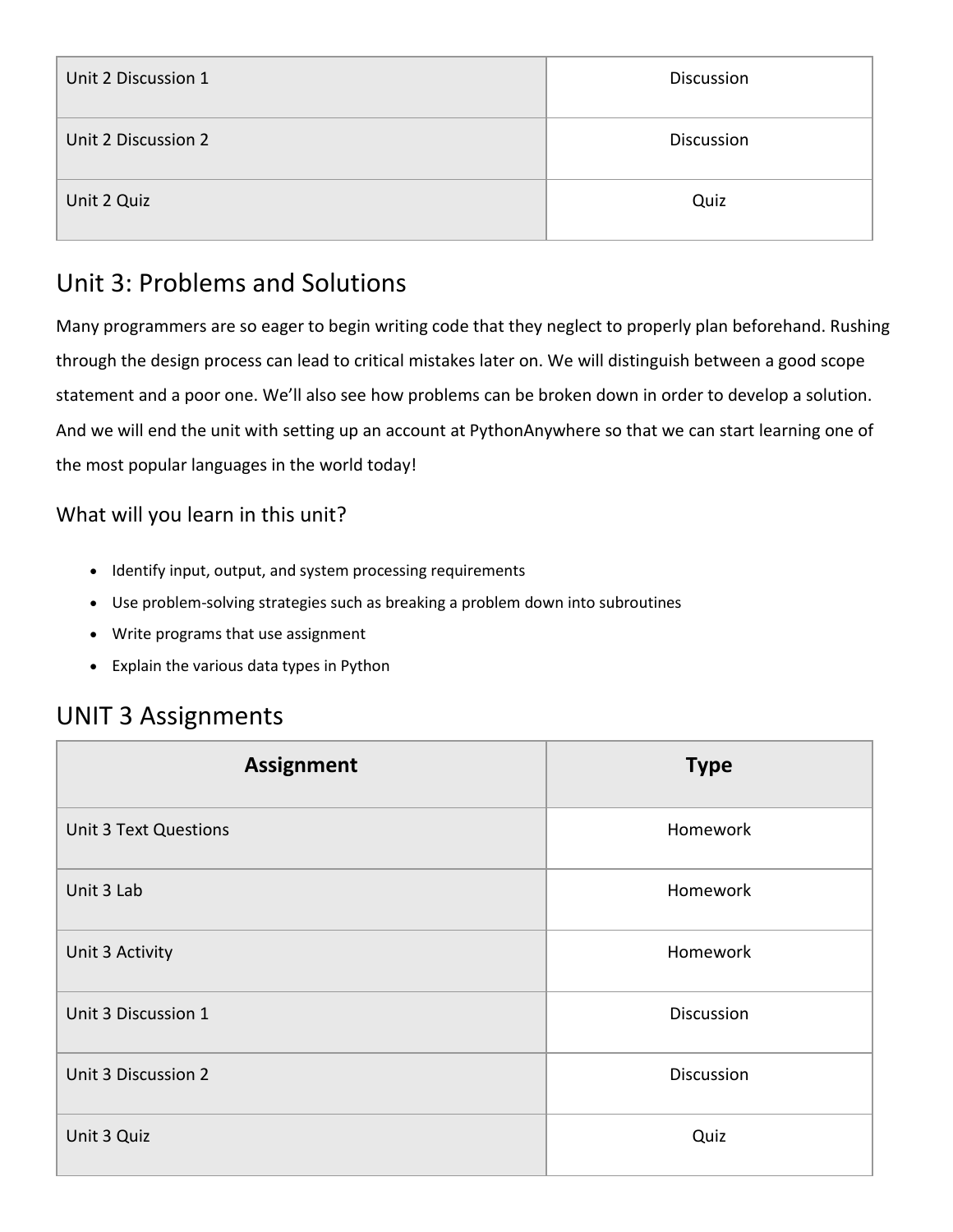### Unit 4: A Deep Dive with Data

Data makes the world go 'round. It is the heartbeat of many businesses, and it holds the power to help or destroy. With a commodity this valuable, it needs to be analyzed and understood correctly. In this unit, we will explore how data is stored in a computer using physical components. We'll take a look at how images, audio, and video are represented and stored in memory. We'll work with data types and understand how strings can be manipulated. And finally, we will gain a deeper understanding of how Big Data works in the real world. Hang on tight for this deep data dive!

#### What will you learn in this unit?

- Explain how binary data is processed and stored in physical components
- Use Boolean logic gates to perform logical operations
- Demonstrate how to manipulate strings using Python functions
- Identify various data types and their uses

#### UNIT 4 Assignments

| <b>Assignment</b>            | <b>Type</b>       |
|------------------------------|-------------------|
| <b>Unit 4 Text Questions</b> | Homework          |
| Unit 4 Lab                   | Homework          |
| Unit 4 Activity              | Homework          |
| Unit 4 Discussion 1          | Discussion        |
| Unit 4 Discussion 2          | <b>Discussion</b> |
| Unit 4 Quiz                  | Quiz              |

### Introduction to Programming 1a Midterm Exam

Review information acquired and mastered from this course up to this point.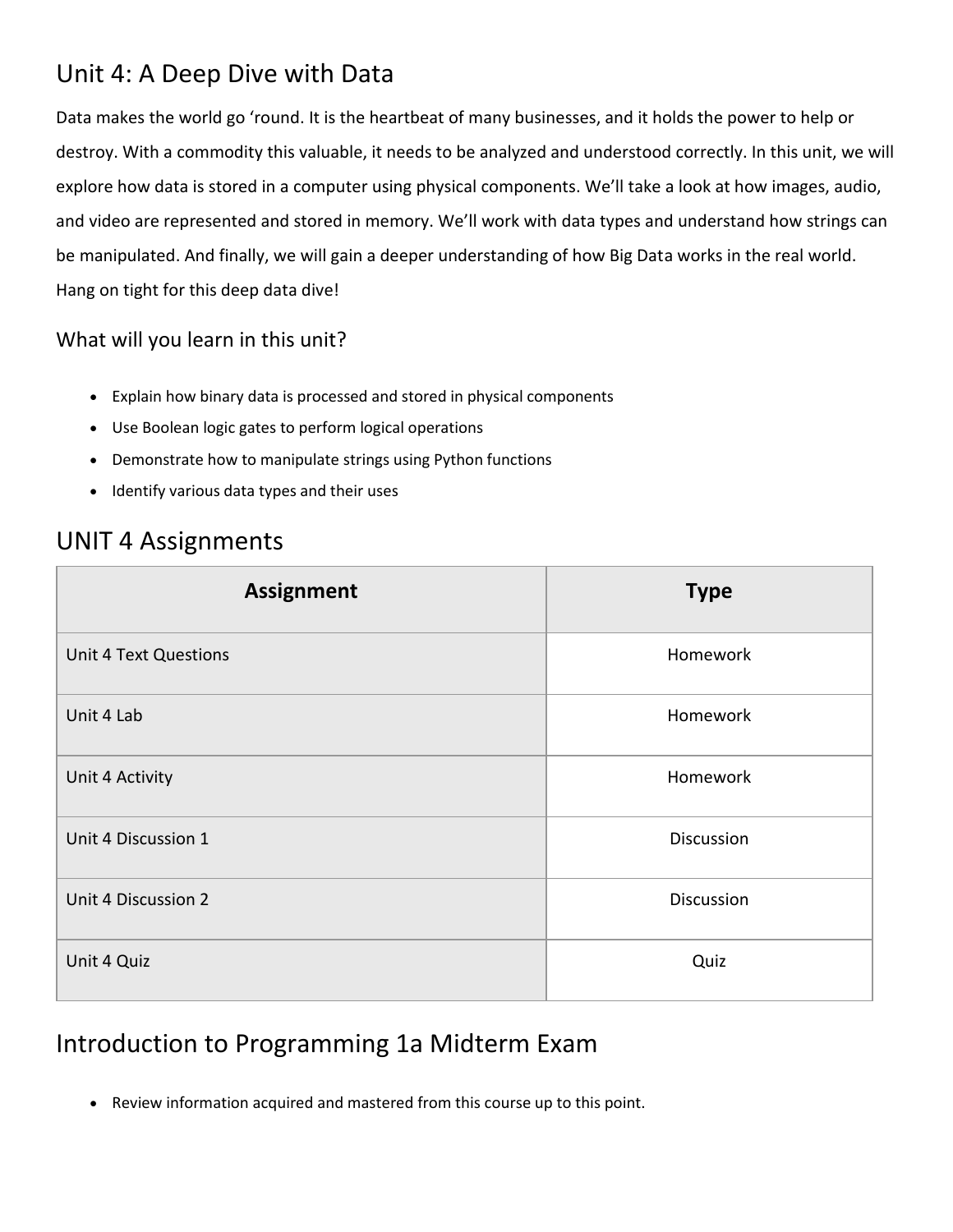Take a course exam based on material from the first four units in this course (Note: You will be able to open this exam only one time.)

## MIDTERM Assignments

| <b>Assignment</b>         | <b>Type</b>       |
|---------------------------|-------------------|
| Midterm Exam              | Exam              |
| <b>Midterm Discussion</b> | <b>Discussion</b> |

## Unit 5: All About Algorithms

Algorithm seems to be a buzz word these days, but what exactly is an algorithm? Do they really have all the power and control that some people say? In this unit, we will answer these questions and lay a solid foundation of programming skills. We will be using Python to implement our algorithms, but the concepts you will learn are transferrable to most other common languages. Get your fingers warmed up because you'll be typing code before you know it!

#### What will you learn in this unit?

- Develop algorithms that will be run on a computer
- Analyze and improve an algorithm's efficiency
- Differentiate among the different types of loops
- Develop programs that use sequence, selection, and iteration

### UNIT 5 Assignments

| <b>Assignment</b>            | <b>Type</b> |
|------------------------------|-------------|
| <b>Unit 5 Text Questions</b> | Homework    |
| Unit 5 Lab                   | Homework    |
| Unit 5 Activity              | Homework    |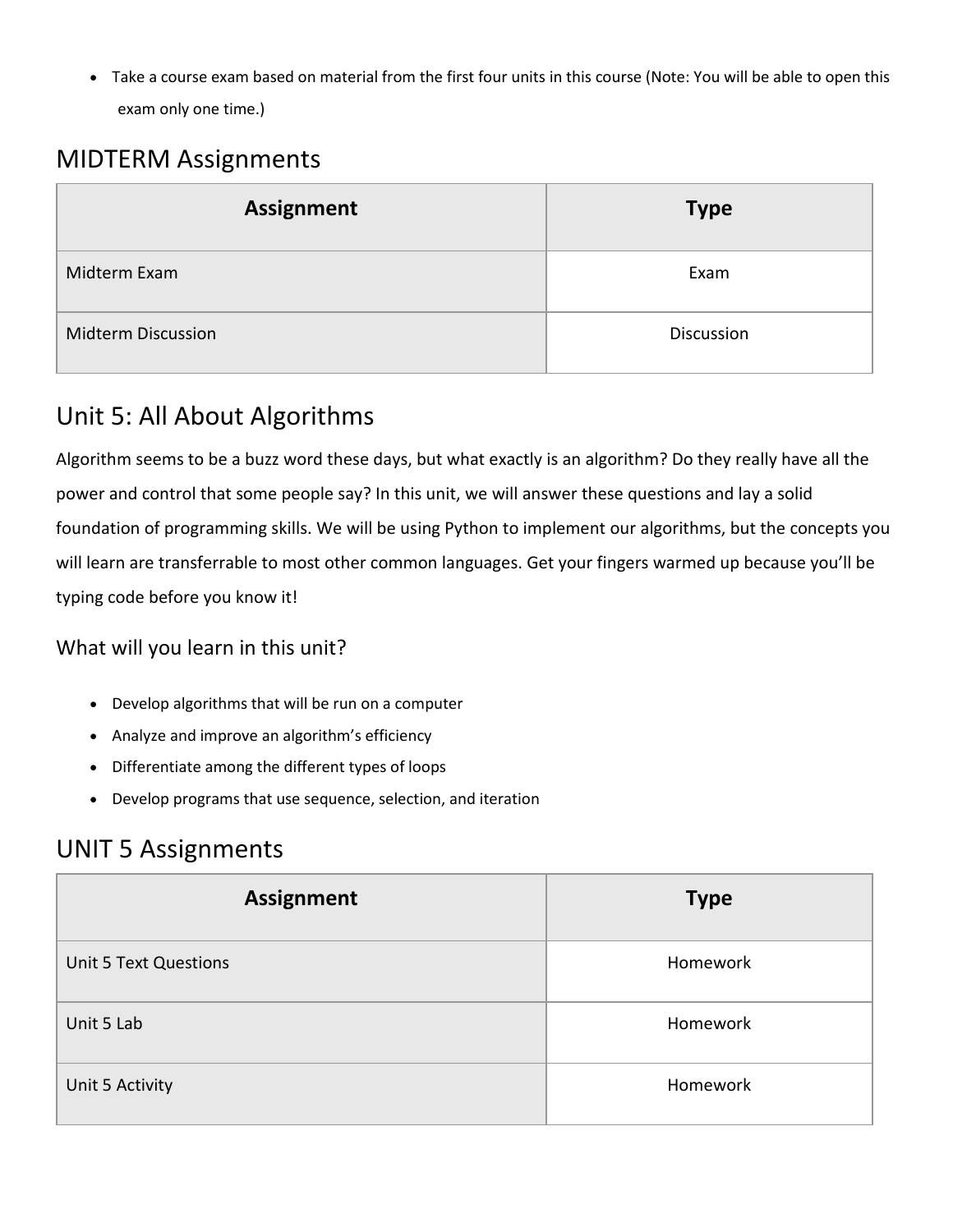| Unit 5 Discussion 1 | <b>Discussion</b> |
|---------------------|-------------------|
| Unit 5 Discussion 2 | Discussion        |
| Unit 5 Quiz         | Quiz              |

## Unit 6: The Data Files

With all the data in the world, we need to have solid methods for collecting, processing, and analyzing it. In this unit, you will learn and implement various techniques in Python for working with data from files, surveys, and the console. We will explore how programming data is stored in memory, keeping in mind some considerations when dealing with real world data. And finally, you will begin using Python to code in an objectoriented way. Get ready for a paradigm shift!

#### What will you learn in this unit?

- Analyze and manipulate data collected by various techniques
- Understand how computers store data in memory using stacks and heaps
- Create and use interfaces to gather data
- Understand and create object-oriented code in Python

## UNIT 6 Assignments

| <b>Assignment</b>            | <b>Type</b> |
|------------------------------|-------------|
| <b>Unit 6 Text Questions</b> | Homework    |
| Unit 6 Lab                   | Homework    |
| Unit 6 Activity              | Homework    |
| Unit 6 Discussion 1          | Discussion  |
| Unit 6 Discussion 2          | Discussion  |
| Unit 6 Quiz                  | Quiz        |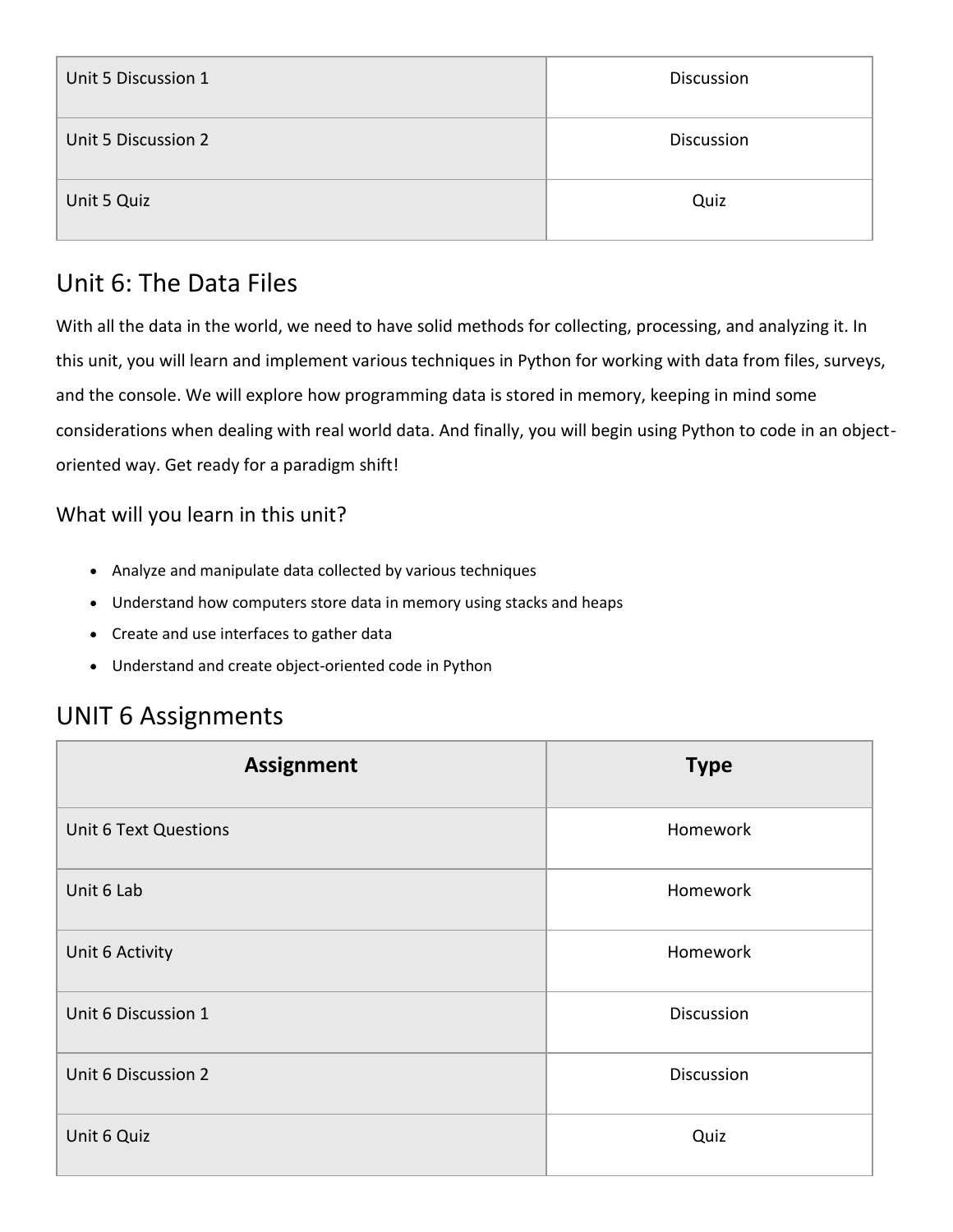## Unit 7: Running the Numbers

We are surrounded by numbers in our daily lives, whether we realize it or not. Numbers have become important for our day-to-day functioning, as every computer system is built on a foundation of numbers. But did you know that there are people who use completely different number systems? We are going to uncover the secrets of lost number systems and save the world! Well…that may be a bit exaggerated. But we will learn how to convert among number systems, how to use various mathematical operations, how to create vector images and graphs, and how to use data structures.

#### What will you learn in this unit?

- Perform numerical conversions among different number systems
- Create programs that use a variety of mathematical operations
- Compare and contrast basic data structures
- Create code that encapsulates data and methods into an abstract data type

### UNIT 7 Assignments

| <b>Assignment</b>            | <b>Type</b>       |
|------------------------------|-------------------|
| <b>Unit 7 Text Questions</b> | Homework          |
| Unit 7 Lab                   | Homework          |
| Unit 7 Activity              | Homework          |
| Unit 7 Discussion 1          | Discussion        |
| Unit 7 Discussion 2          | <b>Discussion</b> |
| Unit 7 Quiz                  | Quiz              |

## Unit 8: Skill Spotlight: A World of Programming

Technology has changed our world in remarkable ways. It has provided solutions to many of life's challenges and has saved countless lives, but there are also some downsides to technology that need to be considered and countered. Technology has opened new doors of communication, both in the workplace and in our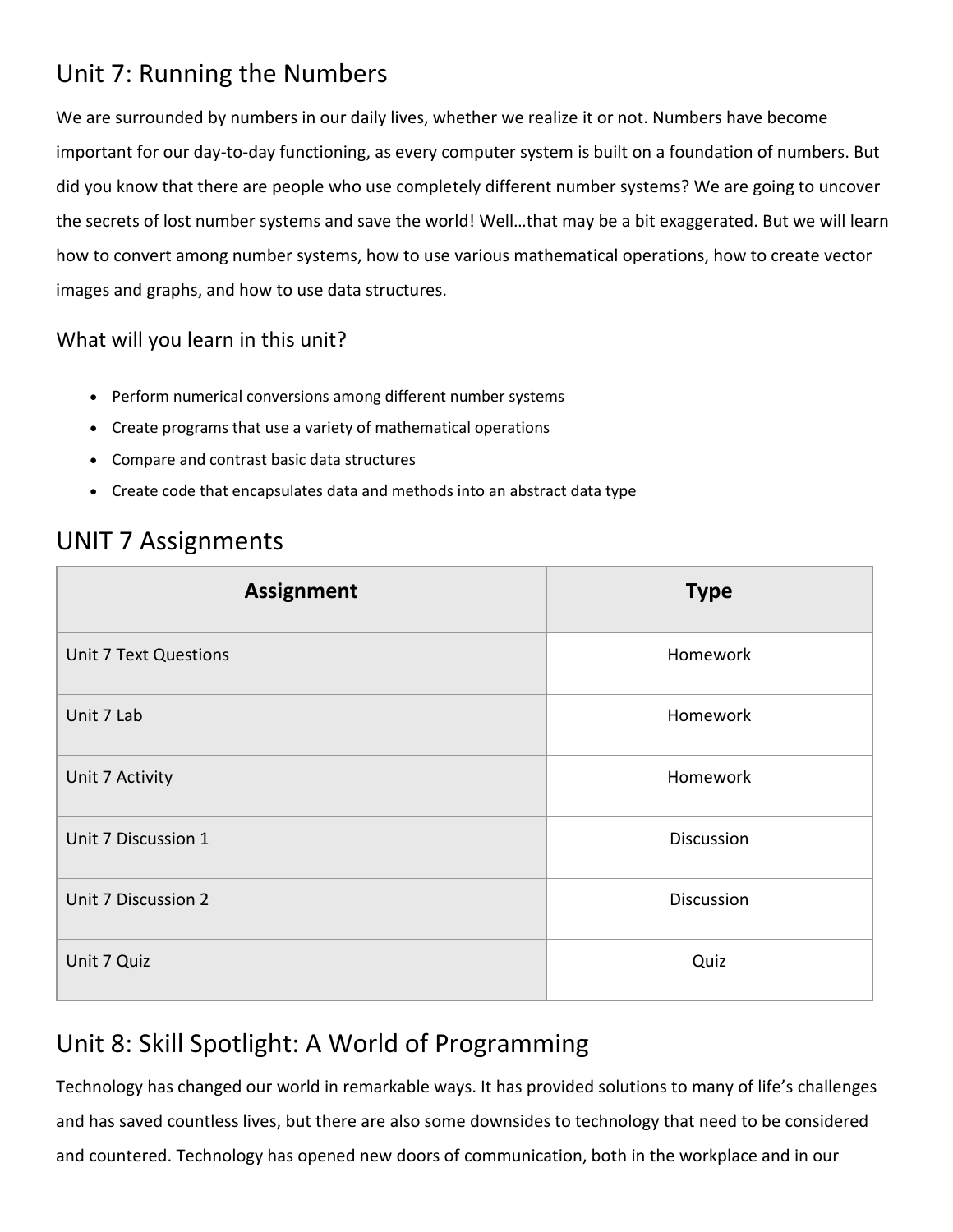personal lives. In this unit, we will consider the big picture of how technology is shaping our world. We will also look at what careers in computing are available. Get ready to broaden your perspective!

#### What will you learn in this unit?

- Analyze how computing affects pop culture and personal life
- Discuss the positive and negative impacts of technology
- Demonstrate good communication and leadership skills
- Investigate job opportunities in computing industries

## UNIT 8 Assignments

| <b>Assignment</b>            | <b>Type</b> |
|------------------------------|-------------|
| <b>Unit 8 Text Questions</b> | Homework    |
| Unit 8 Lab                   | Homework    |
| Unit 8 Activity              | Homework    |
| Unit 8 Discussion 1          | Discussion  |
| Unit 8 Discussion 2          | Discussion  |
| Unit 8 Quiz                  | Quiz        |

### Introduction to Programming 1a Final Exam

- Review information acquired and mastered from this course up to this point.
- Take a course exam based on material from units five to eight in this course the last four units. (Note: You will be able to open this exam only one time.)

### FINAL Assignments

| <b>Assignment</b> | <b>Type</b> |
|-------------------|-------------|
|                   |             |